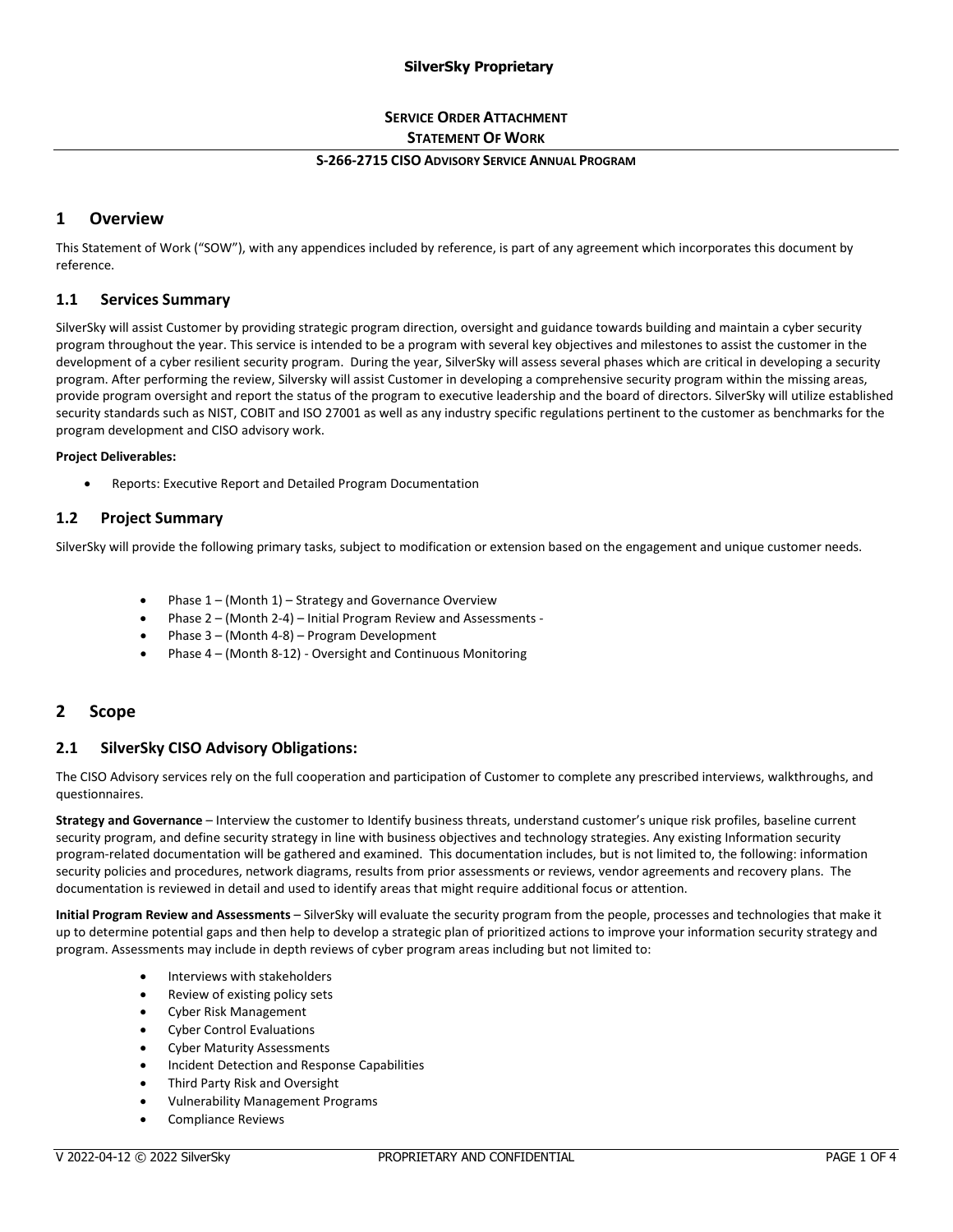- Policy and Procedure Reviews
- Reviewing Risk Management Strategy

**Development Phase** – SilverSky will assist in developing the security program in the following key program areas:

- 1. **Security Architecture** SILVERSKYS will make strategic recommendations for improving the security architecture within the areas of design, setup, and layout. Recommendations will be based on commonly held standards in respect to security and compliance with industry best practices.
- 2. **Security Administration** -The objective of the administration development is to help document policies and procedures within key areas of a security program. The development considers common security standards as well as any particular regulatory requirements the organization might be required to comply with. The development of the program does not include solutionoriented costs, managed service fees or any other fees associated with the technology or services to operate the program.

The development typically addresses the following critical areas:

- Security policy development
- Security roles and responsibilities
- Risk assessment process
- Incident Response Plan development
- Development of End user security training program
- Development of vulnerability management program
- Development of Vendor/third party management program

**Continuous Monitoring and Oversight -** Based on the outcome of the development phase, SilverSky's CISO advisory services can help support the maturity and maintenance of your cyber program through various program oversight initiatives, such as performing continuous evaluation and oversight of the following key functions:

- Email security
- Network security monitoring
- Incident response program
- Physical security
- Device security
- End point controls
- Anti-virus
- Wireless and mobile security
- Risk Management
- **Third Party Oversight**
- Vulnerability and patch management

## **2.2 Deliverables**

SilverSky will provide a Detailed Findings Documentation following any assessment.

SilverSky will provide program documentation including policies and procedures when developing any program item.

The Detailed Program Documentation will include items required to help Customer document its security program. These items vary by the needs of Customer and may include:

- Policy documentation
- System standards
- Control recommendations
- Procedural documents
- Response plans

SilverSky will provide findings and recommendations as part of the oversight of the program and strategic recommendations for improvement.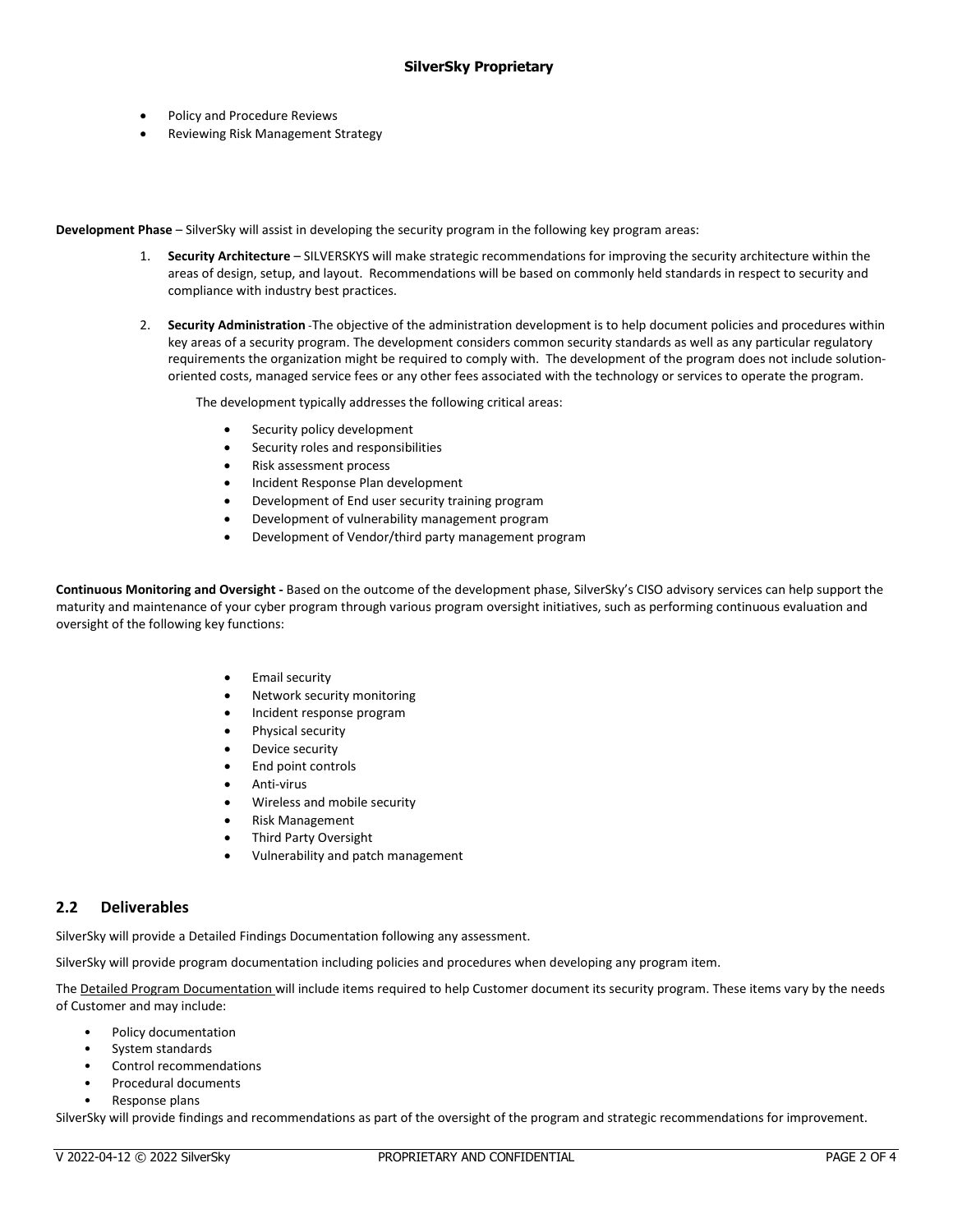SilverSky will provide board level and executive summary reports for any committee or Board meeting on a quarterly basis

The Executive Report is a high level summary of the assessment designed for Customer's upper management and board of directors and includes:

- 1 page executive summary
- Concise list of the key findings and recommendations grouped according to these asset categories:
	- $\circ$  Information Systems applications such as data processing, reporting, websites
	- o Information Technology equipment such as servers, workstations, firewalls
	- o Physical Information items such as hard copy reports, backup tapes
	- Comprehensive information security plan detailing recommended safeguards and processes
- Recommended schedule for performing and testing specific controls

## **2.3 Out of Scope**

Any activity not explicitly included in this SOW is considered out of scope. If Customer requests additional services, such services will be the subject of a change request. Managed Services and ongoing operations of any program items is not included in scope and will be outlined on a separate SOW.

# **3 Customer Obligations and Assumptions**

Services, fees and work schedule are based upon the assumptions, representations and information supplied by Customer. Customer's fulfilment of these responsibilities is critical to the success of the engagement.

#### **3.1 Customer Obligations**

- **Project Liaison** Designate an authorized representative to authorize completion of key project phases, assign resources and serve as project liaison
- **Access**  Ensure SilverSky consultants have access to key personnel and data requested to include access to critical IT assets, systems and physical locations such as server rooms, data centers, and operations facilities
- **Resources** Furnish SilverSky with Customer personnel, facilities, resources and information and perform tasks promptly
- **Cooperation** Ensure all of Customer's employees and contractors cooperate fully with SilverSky and in a timely manner. SilverSky will advise Customer if an increased level of Customer participation is required in order for SilverSky to perform the Services under this SOW.
- **Documentation** Timely deliver all documentation requested by SILVERSKYS-- including Customer's security policies, prior security reviews, network diagrams, server listings and procedures

## **3.2 SILVERSKY Assumptions**

- Customer will provide SilverSky with reasonably requested information upon which SilverSky can rely to be current, accurate and complete.
- Customer will provide access to Customer's personnel who have detailed knowledge of Customer security architecture, network architecture, computer environment and related infrastructure.
- Customer will provide access to Customer's personnel who have an understanding of Customer's security policies, regulations and requirements.
- Customer will evaluate SilverSky deliverables and immediately notify SilverSky of any perceived problems or issues with SilverSky obligations.
- SilverSky will immediately notify Customer of any perceived problems or issues regarding Customer obligations.
- Customer is responsible for any additional costs if SilverSky is unable to perform the Services due to Customer's delay or other failure to fulfill its obligations under this Statement of Work.

## **4 Project Parameters**

#### **4.1 Project Scope**

The scope of the project is based on the above description with the additional details listed as follows:

| <b>Project Component</b>  | Parameter(s)                               |
|---------------------------|--------------------------------------------|
| <b>Project Start Date</b> | Typically within 30 days of Effective Date |